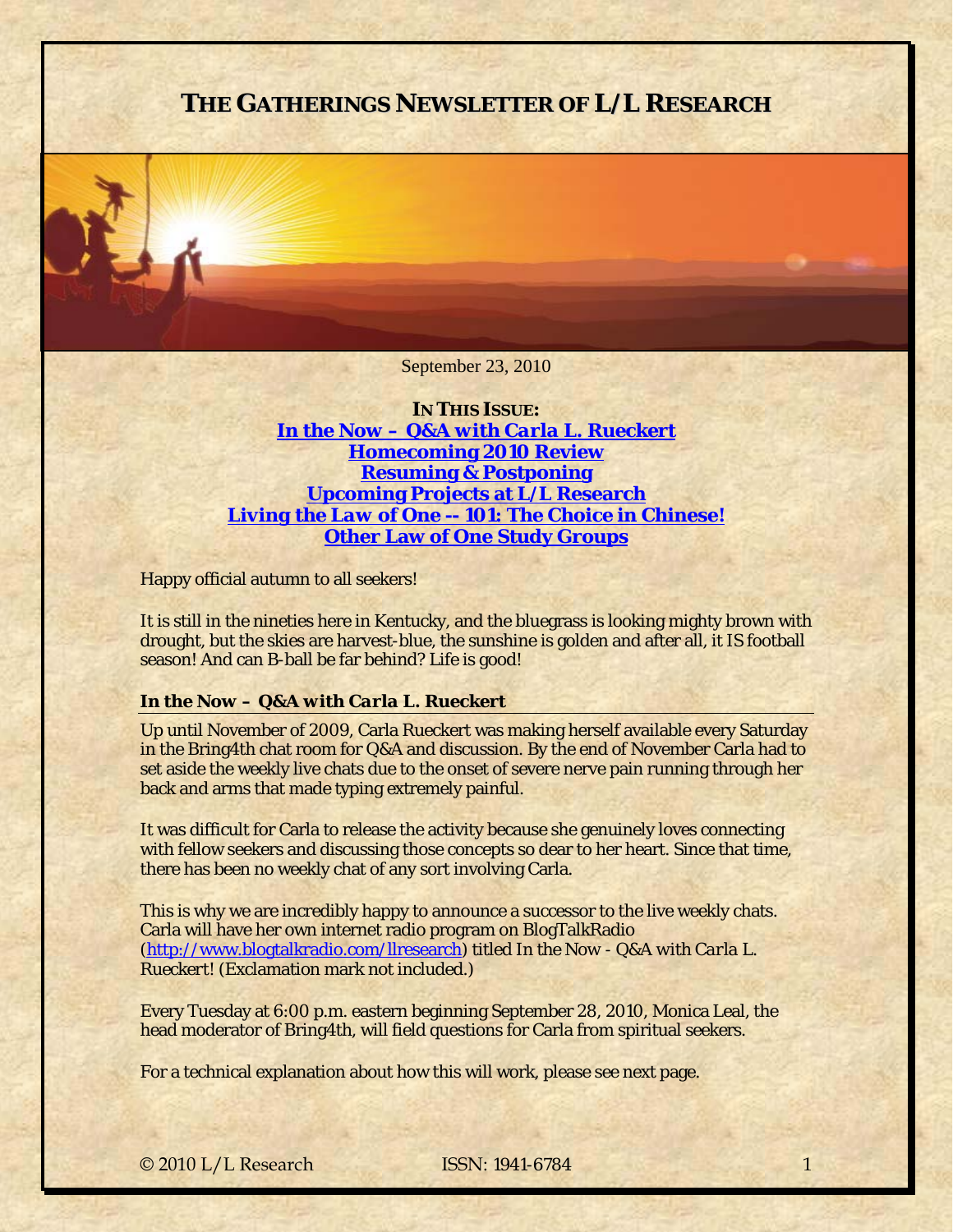

You can tune into each broadcast by accessing the show's webpage on BlogTalkRadio at the scheduled start time each Tuesday, or by using the radio player we hope soon to embed into the right column of the home page of Bring4th.org. Each show will be freely available as well in archive form for streaming and download after broadcast.

# **To get questions to Carla** *during the broadcast of the show***, you can do one of two things:**

- 1) To ask Carla a question live on-air, dial 1–347–884–8770 and **press the 1 key**  on your phone when you are prompted by BlogTalk's automated system **if you would like to ask Carla a question**. When you call, you will be able to hear the show but you will be on mute until Monica patches you through to Carla.
- 2) Go to the show's page on BlogTalkRadio at <http://www.blogtalkradio.com/llresearch> and join the chat room there.

# *When the show is not being broadcast***, you can submit your questions in one of two ways:**

- 1) You can reply to this post and submit your question to this thread. Monica will collect them before each show and ask them in the order that they are received.
- 2) You can send Monica a private question via email at [magickalmoons@gmail.com](mailto:magickalmoons@gmail.com).

When submitting questions, please remember that this is a Law of One "Q and A". Try to keep your questions as spiritually oriented as possible.

Carla wishes to thank each of you who would honor her with the privilege of being able to respond to your questions and to discuss topics of a spiritual nature with you. She and Monica look forward to hearing from you!

### <span id="page-1-0"></span>**Homecoming 2010 Review**

**Carla**: After long months without a Gathering here at L/L Research, we celebrated my at least partial recovery from the spinal fusion by holding Homecoming as usual. We were incredibly fortunate in that the heat wave that has gripped Kentucky in molten talons this summer let up for precisely the days we needed, and instead of highs near 100 F, our gathering took place in comfy 80's.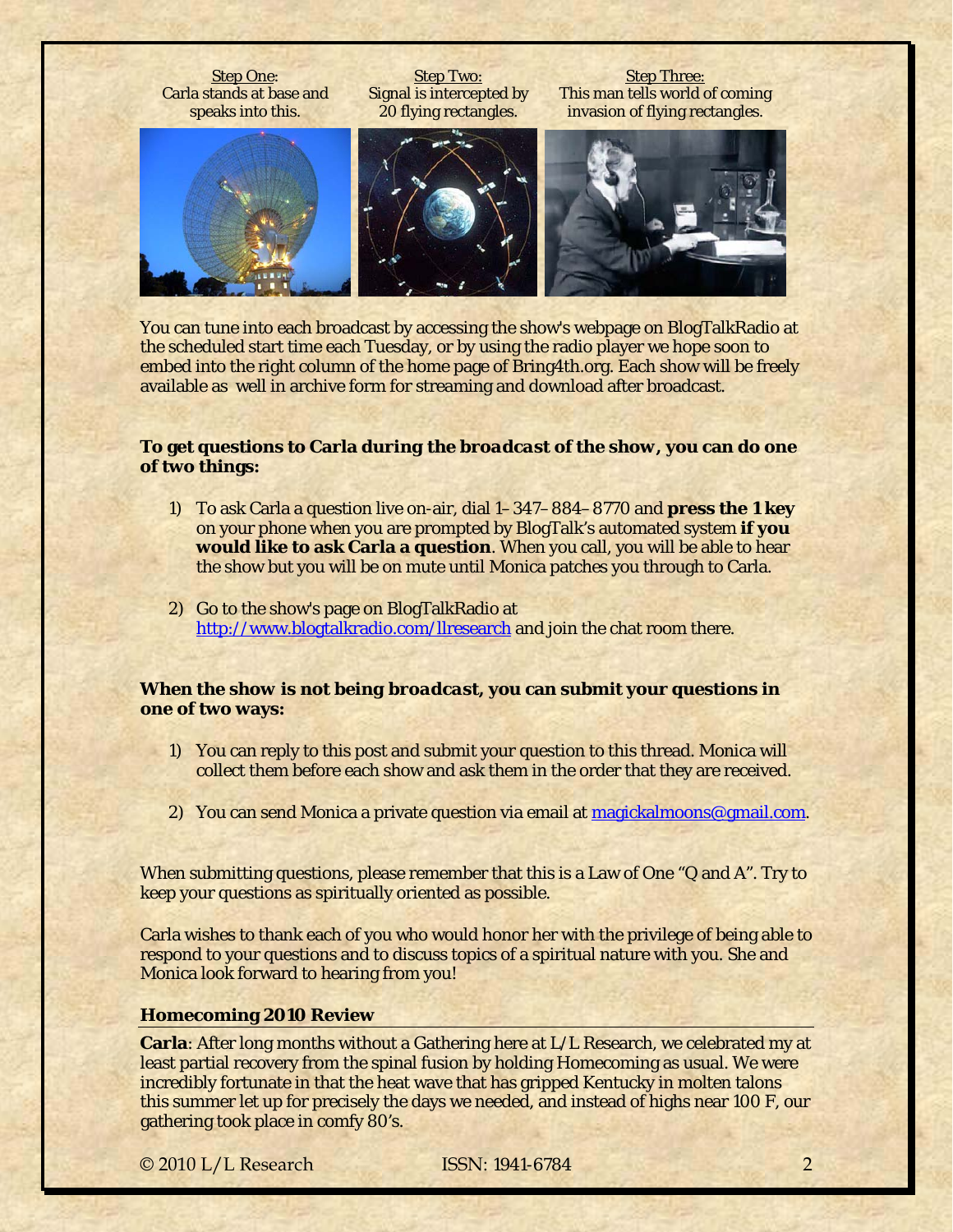The Homecoming Gathering of 2010 was a fine collaboration of 33 guests, meeting in the "safe place" that is Camelot. Great conversations were the order of the day. We met under a tented canopy in Camelot's back garden sitting in a big circle. I had the privilege of offering three talks that intended to get beneath the buzz of 2012. For the first time here at home, I sang as well as talked, and that felt just right.

The highlights of the weekend included a caravan to Avalon Farm, L/L Research's nascent attempt at bio-dynamic farming, where everyone was given the Cook's Tour by hard-working Avalon caretaker Melissa before turning eagerly to the tasty picnic and, of course, a bonfire with some-mores. Bring4th Webmaster Steve Engratt offered the Gaia Meditation after the feasting was done. It was grand to be face to face with Steve! I think he, Gary and I got a lot done in conversations during our time together. Look for the new features that will show up on Bring4th (www.bring4th.org) as a result!



We also had the pleasure of having author Robert Schwartz in attendance. Robert's incarnational journey has led him to an intensive investigation of pre-birth planning (what the Confederation might call "pre-incarnational programming), one fruit of which is his excellent book, *Your Soul's Plan: Discovering the Real Meaning of the Life You Planned Before You Were Born,* available here for any interested in this most fascinating subject [www.yoursoulsplan.com](http://www.yoursoulsplan.com/).

The weekend felt very balanced to me. We covered a lot of material when we were sitting in session in our circle, but we had lots of fun also. The 209 pages of material contained within our [handout](http://www.llresearch.org/homecomings/homecoming_2010/homecoming_2010_unified_handout.pdf) was balanced by lots of goofing-off time. If you missed this Homecoming, plan to come next year! These occasions are indescribably delicious!

I felt like a rock star in my new headset, courtesy of Tiffani. It enabled me to record digitally on our new digital recorder, courtesy of Romi. And Renee Martine, whom you MUST hire if you need help with social networking and videos, was on hand with her cameras to record the event. For the first time ever, there will soon be a documentary of the Homecoming event. Where to get in touch with Renee? By writing contact@llresearch.org! Renee will be with us soon in order to collaborate with us more closely. We are some lucky ducks!

Another highlight for me was Ken W's trumpet playing. He is a graduate music major and was practicing for a concert out on the driveway. Imagine my surprise when I heard the unmistakable cadences of Bach's *Christmas Oratorio* ringing in my ears. And imagine his surprise when he discovered that I knew what he was playing! How was he to know that I had sung in the Louisville Bach Society for 32 years and had sung that Oratorio at least half a dozen times! Ken and I are hoping to offer a piece together at the next Homecoming, he on trumpet and I on vocals.



All of our meals were wonderful, because Melissa and Sonia had cooked delicious food for our opening feast and for breakfasts and lunches. But the foray out to the Village Anchor Restaurant for our last night together was memorable. The food was excellent, and the company even better!

After the Homecoming guests had left, I found that I needed to rest up for a while. The Homecoming had taken a toll on me. However I am thrilled to have been able to join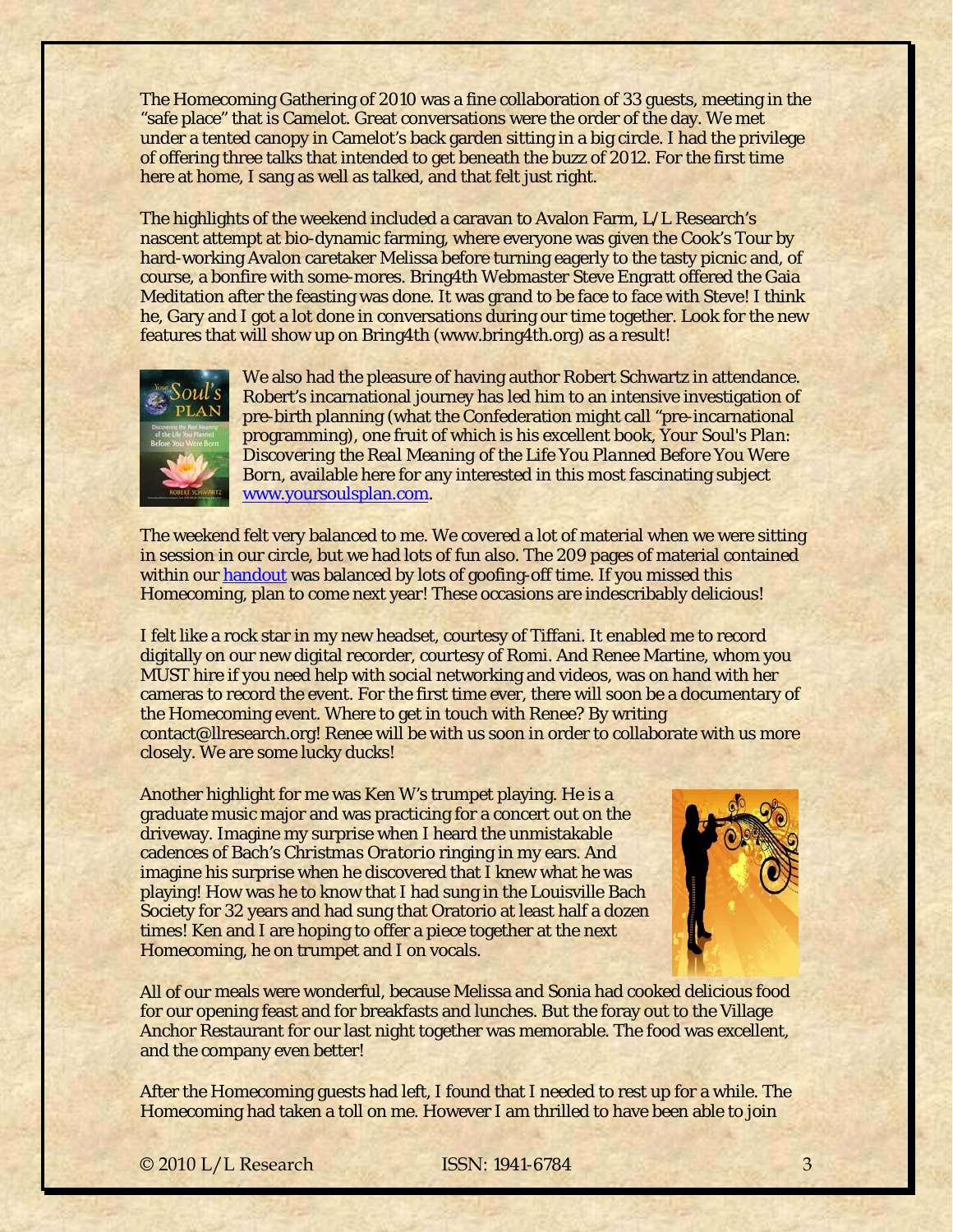Homecoming this year, even though I have some dues to pay in return now, resting instead of working.

I will turn this newsletter back over to Gary now, and he will fill you in on other news from L/L Research.

### <span id="page-3-0"></span>**Resuming & Postponing**

Carla was well on her (slow) way to recovery from her March spinal fusion operation, and achieved a milestone in offering three talks during our recent Homecoming gathering over Labor Day weekend, but since then her health has taken a turn for the worse.

She is experiencing a new set of symptoms caused by a mysterious something that the doctors have yet to diagnose, including dizziness, nausea, rapid heartbeat, and extreme difficultly walking very short distances or standing up for too long. I think that part of her must want to give into discouragement and despair with a thought of, "Not again", but Carla being Carla, keeps her spirits in shining condition and her sights aimed high. While she is perplexed and in pain, she is undaunted by the challenges to living and serving that her body constantly poses.

### **Because of Carla's improvement since the surgery, these services are resuming:**

 $\triangleright$  L/L Research's free public meditations, on hiatus since mid-March, have begun again in earnest every Saturday at 8:00 pm. If you are in the Louisville area or want to travel there, and you're interested in joining a meditation, please write GLB at [contact@llresearch.org](mailto:contact@llresearch.org).

*L/L Research's Free Public Meditations*



 Carla's *A Small Medium at Large* column for the *UPI Religion & Spirituality* website has resumed after a nearly ten month hiatus! To receive her article via email, or to subscribe to any of L/L Research's free newsletters, please visit our Subscriptions page at [http://www.bring4th.org/subscribe/.](http://www.bring4th.org/subscribe/)

# **Because of Carla's setbacks, these services are being postponed:**

- $\triangleright$  Carla had hoped to offer personal counseling and channeling beginning in October, but in light of her new batch of symptoms and her quite low energy levels, Carla and Jim in conjunction thought it wise to postpone resumption of this until March, 2011. If you would like to be added to the wait list for a personal counseling or channeling, please contact GLB [contact@llresearch.org](mailto:contact@llresearch.org).
- $\triangleright$  For the same reason, the Channeling Intensive Introductory workshop scheduled for late October has been postponed to February 18 – 21. If you would like to register for this workshop, please contact GLB [contact@llresearch.org.](mailto:contact@llresearch.org)

All positive energy for Carla's recovery in the form of prayer, thought, emails, and cards are welcome! To keep up to speed on Carla's progress, please visit her [Camelot Journal](http://www.bring4th.org/members.php?uid=72&catid=all) on the Bring4th website.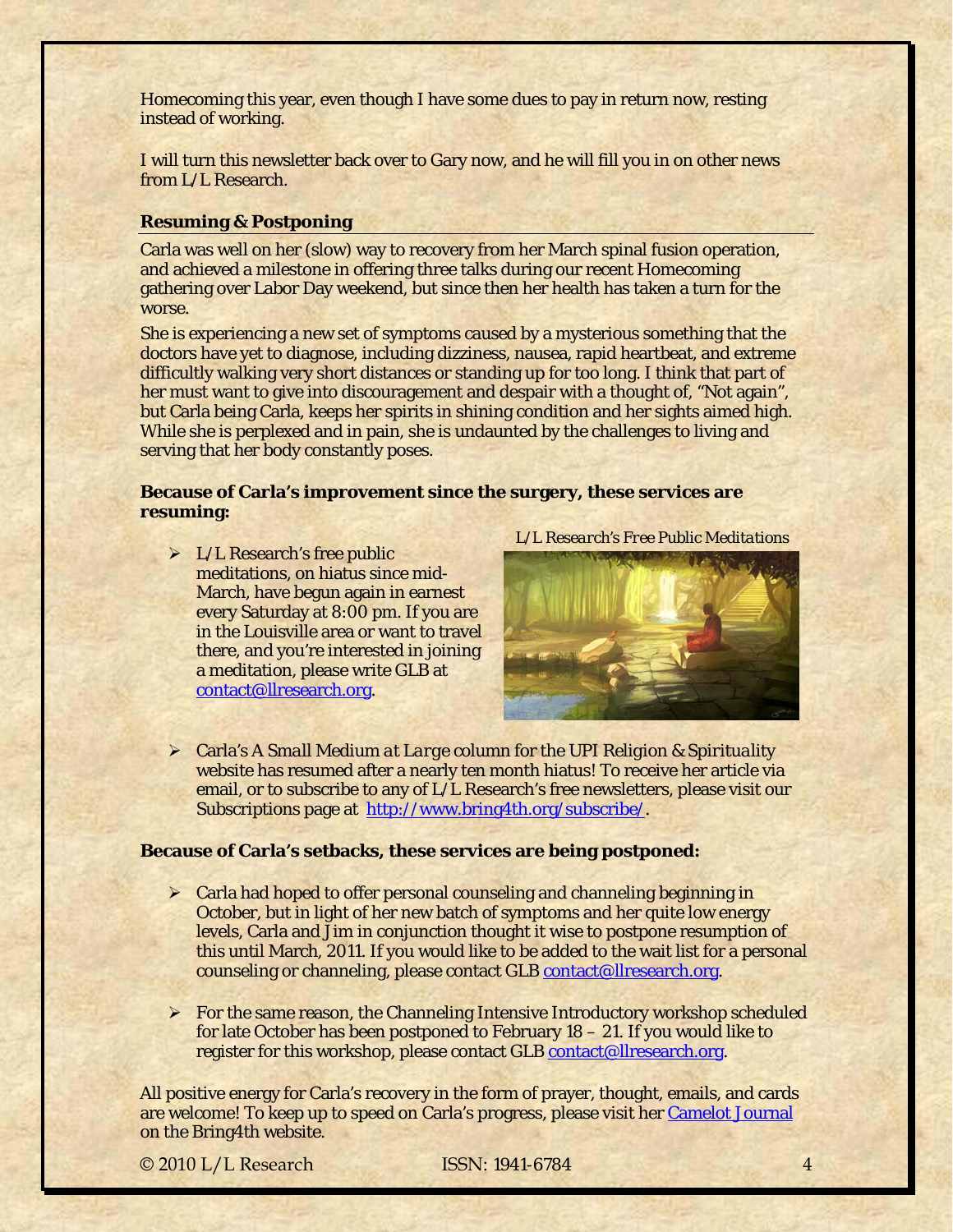### <span id="page-4-0"></span>**Upcoming Projects at L/L Research**

We are currently working on, or have on the books, or have had on the books for ages, the following new services and products:

 *Friends of L/L Research*. We hope soon to launch a section in our online store where *friends of* ours can sell their wares. Each sale made through the L/L online store will yield a small percentage for L/L Research.

And speaking of *friends of*, be sure to check out the Law of One Study Group section at the bottom of this newsletter, especially the weekly Skype-based class for Law of One study headed by our good friend Scott Mandelker.

**Ra contact digital download**. This is a project we have long been dreaming of.

We hope that by year's end you will be able to download the audio recordings of each session from the 1981 – 1984 Ra contact for a small fee. This all depends on the spare time and energy of our heroic Bring4th webguy, Steve E., so if you are interested in seeing this project



manifest, please send him energy! And offer to babysit his children. That would be helpful.

- **The Q'uotes**. Another of Steve's projects is to build into Bring4th.org a feature whereby subscribers would receive a Q'uote of the day. (*Q'uote* is a combination of Q'uo and quote.) This, as the name implies, would be a short passage from the L/L Research Transcript Library, likely authored by Q'uo.
- **Video and/or audio blogging**. With Renee's help, Carla will soon add a video or audio blog to her daily text-only blog. Stay tuned!

### <span id="page-4-1"></span>*Living the Law of One -- 101: The Choice* **in Chinese!**

L/L Research gratefully welcomes the first legal foreign-language edition of one of its titles! Carla L. Rueckert's *Living the Law of One – 101: The Choice* has been published in Tawain!

If you would enjoy a copy of the Chinese-language edition, one can be obtained from this website [website.](http://soultw.com/ufo/modules/tinyd0/) A very special thank you to our longtime friend and colleague, Terry Hsu, who was instrumental in all aspects of getting Carla's book published in Taiwan.



#### **Adios!**

**Carla:** As we send this newsletter out, autumn is attempting its best to come to hot, dry Kentucky. We hope your fall season is one of great beauty, as the trees color up and the leaves drift across our paths. Thank you, everyone, for your dreams and hopes; for your love and for the opportunity to serve. That is the greatest blessing for all of us here at L/L Research.

### $L/L -$

Carla, Jim, Ian, Romi, Gary, Melissa, Steve, Monica, & Sonia!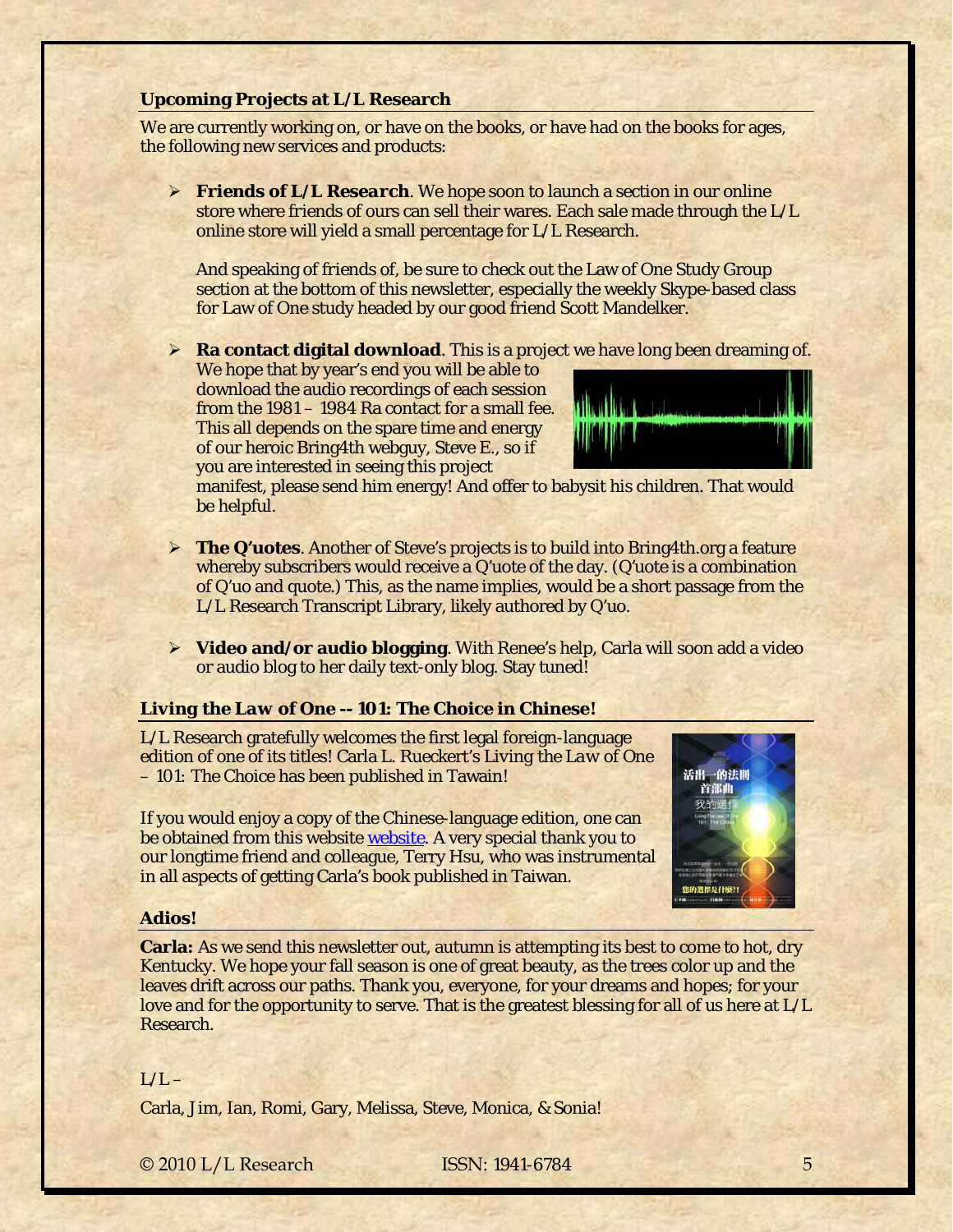#### <span id="page-5-0"></span>**Other Law of One Study Groups**

The following a list of study groups forming or already formed around the world along with their contact information. Feel free to join them in study if you find yourself in their neck of the woods!

*If you would like to see your group added to or removed from this list, please let us know.*

#### **The Awakening Project**

Ft. Myers, Florida Headed by Michael Toth [awakeningproject@aol.com](mailto:awakeningproject@aol.com)

#### **British Law of One Study Group**

Forest Row and Abbots Langley, England Headed by Ian Bond [bond.ian@talktalk.net](mailto:bond.ian@talktalk.net) and Pupak Haghighi [hoopoesong@gmail.com](mailto:hoopoesong@gmail.com)

"Our group meets once a month, usually on a Sunday, we spend part of our time reading parts of 'Law of One' material, or some of the Q'uo transcripts. We then share a meal together, which everyone contributes to. If time allows we might go for a walk if it's not raining too heavily (it's England here). In the later part of the day we focus on our personal seeking which begins with a period of silent meditation after which we do a round-robin sharing, then ask what is it that we are seeking, each individually and as a group. We call upon and ask the collective group intelligence to address our seeking and usually the response we get through our collective reflection is profound and often satisfying!"

### **The Chicago Law of One Study Group (TCLOOSG)**

Chicago, Illinois Headed by Steve Moffitt [wh\\_smoffitt@yahoo.com](mailto:wh_smoffitt@yahoo.com) (630) 660-0400

# **Maria's Law of One Study Group**

Headed by Maria R [mraiti77@gmail.com](mailto:mraiti77@gmail.com)

"Meet via videoconferencing software over the internet every Friday night 9 pm EST. Read through, question and discuss approximately one RA session per meeting. Group just started in November of this year. Current participants have all previously met at recent L/L Research Channeling Intensives."

#### **The Memphis Law of One Study Group**

Republic Coffee, 2924 Walnut Grove Rd, Memphis, TN 38111 Led by Dean Graves [deangraves@bellsouth.net](mailto:deangraves@bellsouth.net) and Carol Crane [seacrane@bellsouth.net](mailto:seacrane@bellsouth.net)  $(901).590 - 1578$ 

"We have public meetings the first Sunday of every month at 2 PM. While the subject matter is centered around the Law of One material, we do diversify the source of our information, using the RA material as the touch stone to put it all into perspective. Individuals with experience in other areas of spiritual study are welcome to share their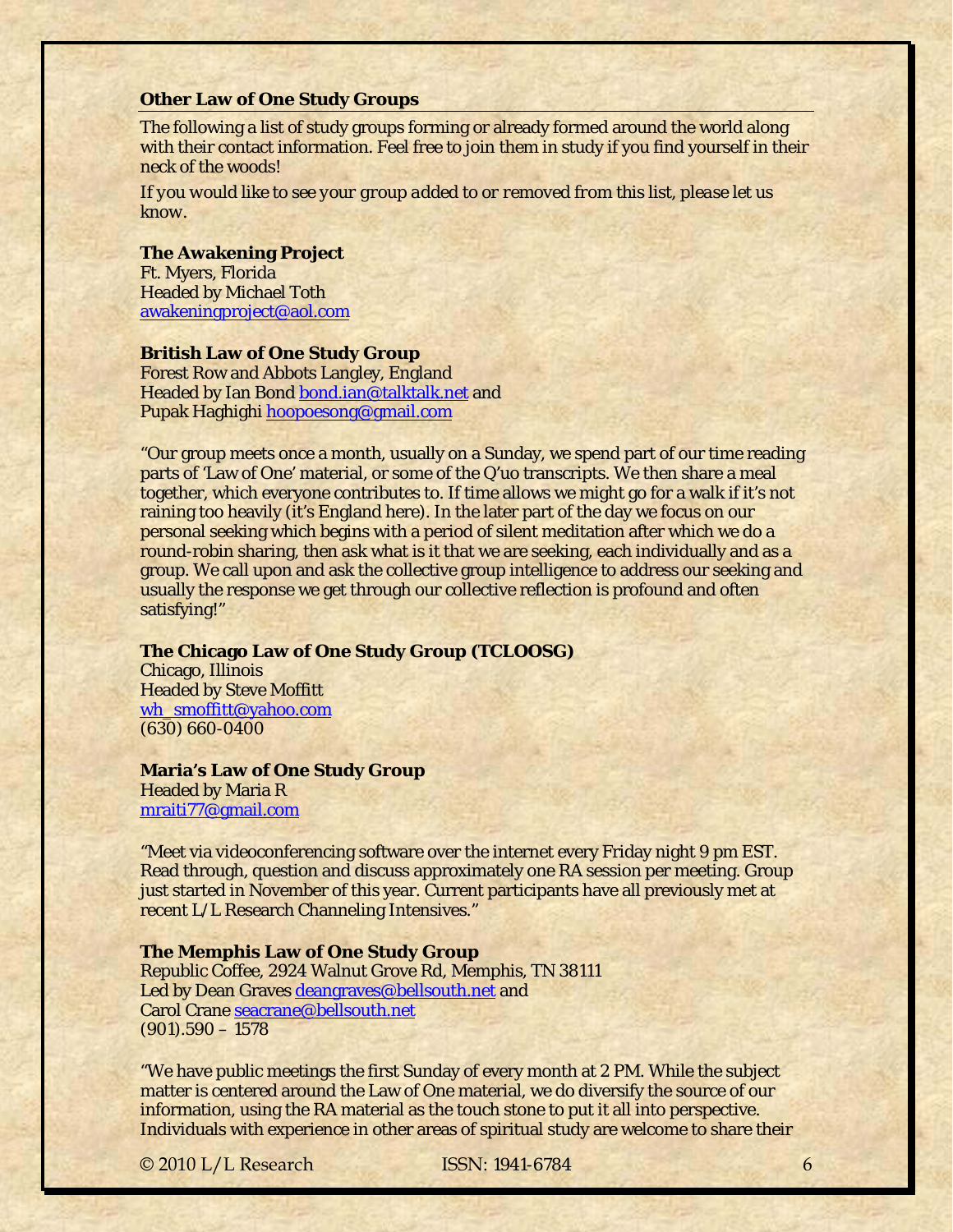information with the group. We feel this broadens the understanding of all who attend the meetings."

### **Literra Law of One Study Group**

Spring Green, WI [Literra@merr.com](mailto:Literra@merr.com)

"The Spring Green (Wisconsin) Law of One Study Group hosted by Jim and Maxine Pfefferkorn: The monthly meeting (usually for 4 hours on a Sunday afternoon) format starts with a brief meditation, followed by introductions, then opening the floor for discussion of anything attendees wish to explore pertaining to the Law of One, and sometimes Jim will lead us in covering some material from his workbook "The Soul and The Creation, based on the Law of One," (which is available for \$20 plus shipping). We break halfway for some munchies and beverages folks have brought. Socializing during the break is heartwarming and a highlight of the gathering. We reconvene and continue with more discussion and close by gathering in circle and chanting "OM."

The fellowship has been the most important and fun for the folks who have attended."

### **L/L Research Law of One Study Group**

Louisville, KY Led by Carla Rueckert-McCarty and Jim McCarty [contact@llresearch.org](mailto:contact@llresearch.org)

Public meditations are held every Saturday at 8 PM from September through May. First and third Saturdays are held for silent meditations, second and fourth Saturdays for channeling meditations, and on fifth Saturdays no mediation is scheduled. All are welcome!

#### **The Oslo Law of One Study Group**

Oslo, Norway Headed by Carl Henrik Janson [chjan@online.no](mailto:chjan@online.no) +4795104800 and Hanne Mette Janson [hannemette@online.no](mailto:hannemette@online.no) +4795212295

### **Talks with Scott Mandelker**

[http://talkswithscottmandelker.com](http://talkswithscottmandelker.com/)  Headed by Dr. Scott Mandelker [www.scottmandelker.com](http://www.scottmandelker.com/)

Weekly 2-hour Skype-based class on the Law of One with reading, commentary, and discussion of selected Ra compilations:

- Wanderers' Notes
- Healing & Balance
- ET-Earth History and Cosmic Plan

Sessions include personal sharing, questions and intelligent group interaction! \$10/session or \$35/4-sessions, both with free audio file downloads.

# **Taipei LoO Study Group**

The Mint-Green Place Taipei, Shao-Shin North Street, 31 Ally, 15 Lane, No #5, 1F Contact PHS# 0968347392